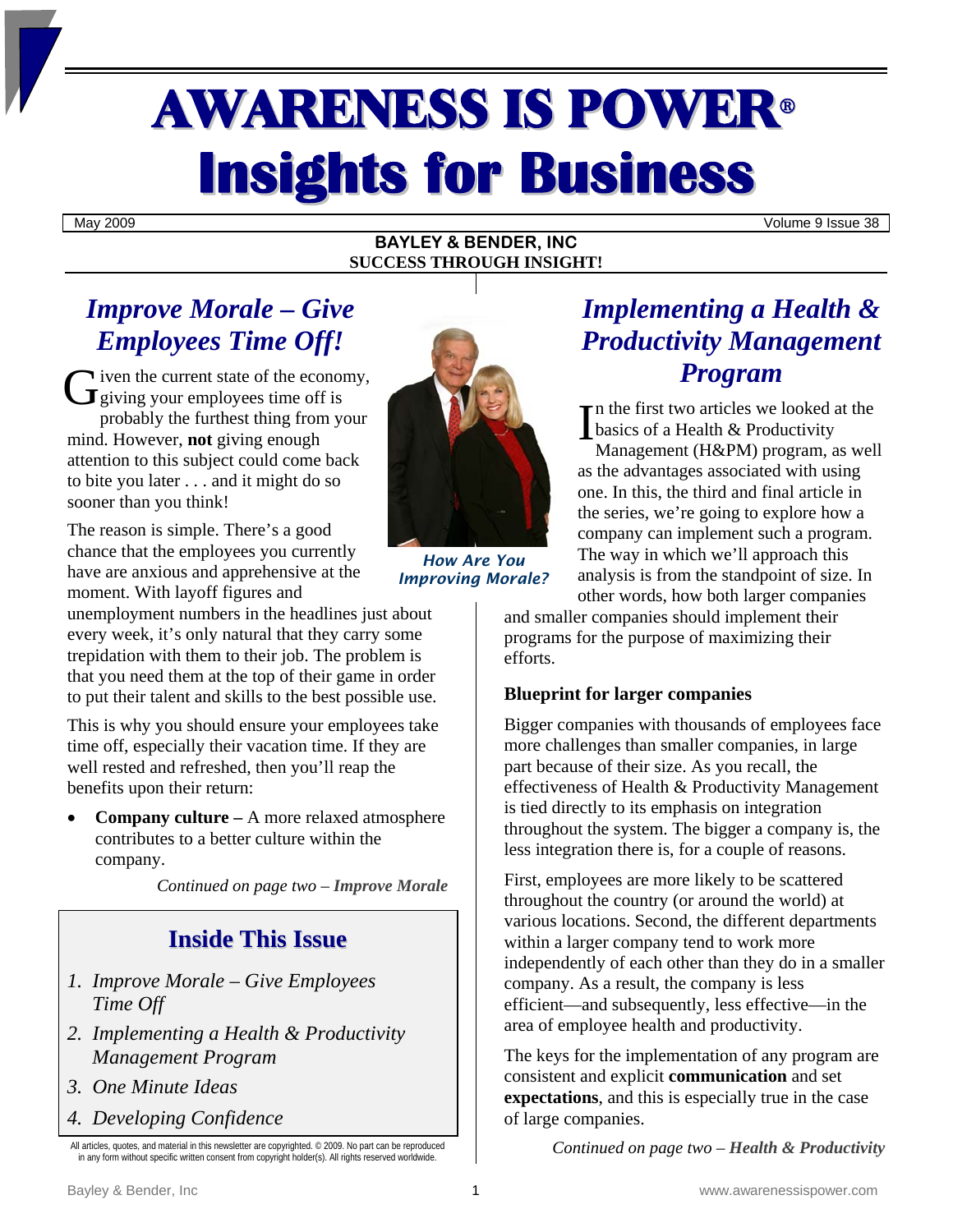### *Continued from page one – Improve Morale*

Employees, like everybody else, are intrinsically drawn to people and/or things that help them to reduce the stress in their lives. Your company could be one of those things.

- **Productivity** Employees are more productive when they're rested and relaxed, not when they're frazzled and feel worn out.
- **Loyalty** A relaxed atmosphere, a better company culture, more productivity…it all leads to more loyalty within the ranks.
- **Retention** This is the ultimate payoff. One day, the economy is going to turn around and some employees might be tempted to sample what they believe might be greener pastures. However, they'll remember your investment in

their peace of mind and resist temptation.

### During tough economic times, improving morale is often difficult to



accomplish. However, by focusing your efforts on helping your employees take the time off they need, you'll not only improve morale, you'll also improve productivity.

### *That's a combination that's tough to beat!*

If you have any questions about this article, or if you'd like to know how we can help you with your current hiring needs, contact us at: *Bayley & Bender 301-439-8317 or E-mail: [aip@awarenessispower.com](mailto:aip@awarenessispower.com)*

*Copyright protected, all rights reserved worldwide. ©2009 Gary Sorrell* 

*Accept challenges, so that you may feel the exhilaration of victory. ~* George S. Patton

### **Be on the Lookout for Coaching Moments**

Coaching isn't appropriate for every situation. Sometimes, staffers want to work on their own, uninterrupted by the boss.



To spot employees ready for coaching, pay attention to when things aren't going

well or when they could use an extra hand on a tough project. That's when they'll be eager to work with you.

### *Continued from page one – Health & Productivity*

With that in mind, below are important steps that

must be undertaken if an H&PM program is to succeed.

1. Secure specific details from senior members of management regarding what they expect the program to achieve. The more detailed, the better.



- 2. Identify a team of 10 or more people—including a leader—to create and then carry out the program's overall vision and individual objectives. This might include the use of an outside consultant.
- 3. Determine which members of the group will be responsible for which tasks. Make sure those roles and tasks are properly communicated.
- 4. Decide when and where integration and interventions will be utilized. (Refer to the first article in this series for more information about these aspects of the program.)
- 5. Devise a preliminary draft of the program's plan, including the evaluation process, for whatever span of time has been approved for the initiative. Three to five years is the norm.
- 6. Use feedback from senior members of management and stakeholders to modify the plan and present it for final approval.
- 7. Begin implementation of the H&PM program, making adjustments when necessary.

### **Blueprint for small to medium-sized companies**

As you might imagine, the blueprint for smaller companies is, well, smaller than it is for larger companies.

However, the core directives and procedures remain basically the same, especially in regards to consistent communication and set expectations. These are crucial to ensuring success with any Health & Productivity Management program.

Rather than list how the blueprint for small and medium-sized companies is the same as for larger ones, it will be easier to list how they **are** different:

1. The plan is shorter and simpler in scope and ambition.

*Continued on page three – Health & Productivity*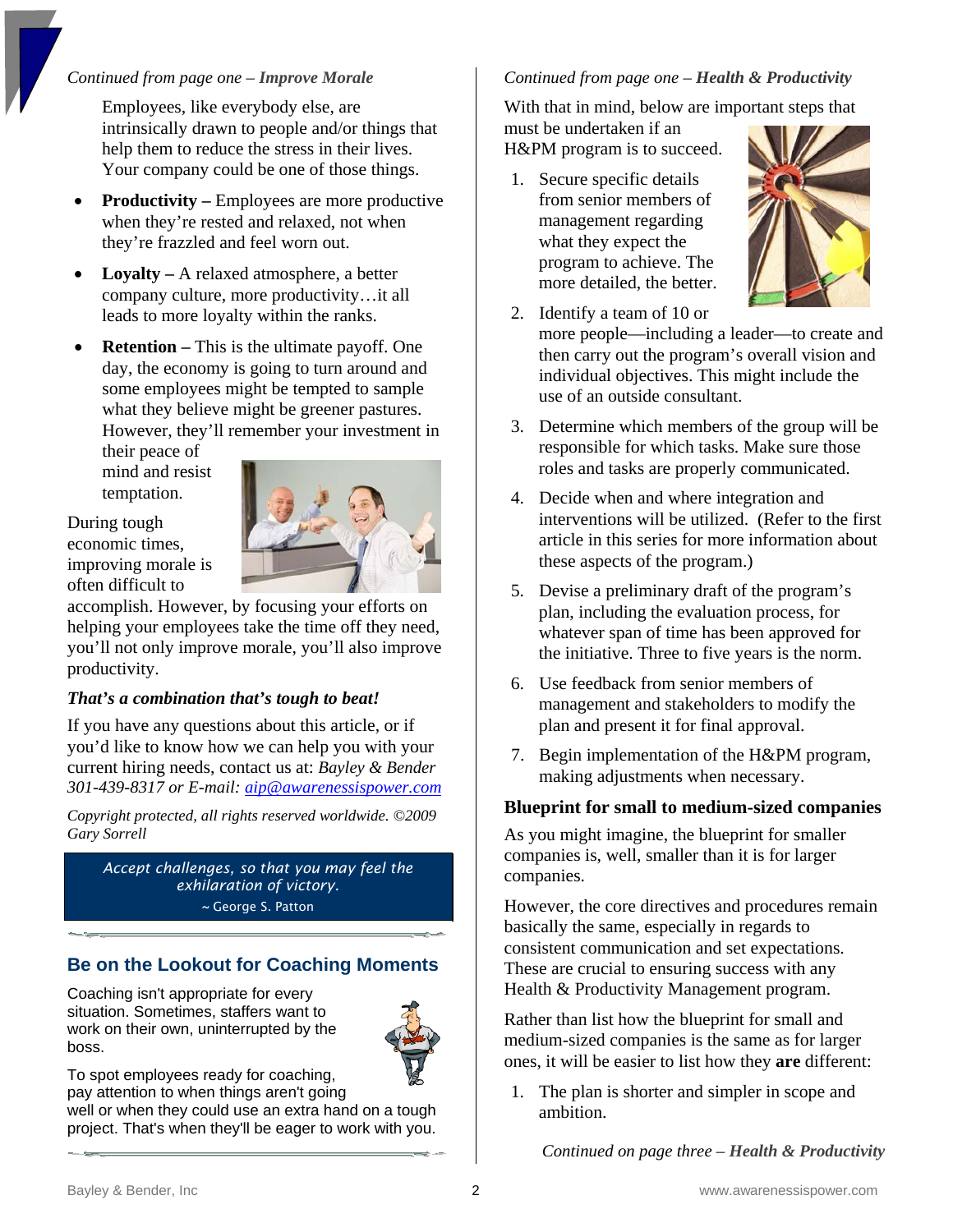### *Continued from page two – Health & Productivity*

- 2. The group of people comprising the implementation team is smaller, as well, perhaps consisting of four to six people as opposed to 10 or more for larger companies.
- 3. The span of time approved for the initiative is usually shorter, no more than three years in most cases.
- 4. If the company is too small to conduct proper integration and interventions, these tasks are outsourced to a separate vendor.

### **Attention to detail**

For a Health & Productivity Management program to be successful, its implementation cannot be haphazard or neglected in any way. In addition to



Something else to remember is that an H&PM program is a little like a fingerprint. No two programs are exactly alike. What works for one company might not work for another. However, if done correctly, the creation and implementation of such a program can hold the key to combating the challenges presented by current economic conditions and the state of healthcare in the years to come.

*Copyright protected, all rights reserved worldwide. ©2009 Gary Sorrell* 

*Individually, we are one drop. Together, we are an ocean. ~* Ryunosuke Satoro

# *On The Lighter Side*

### **The Boss Moral**

A Sales rep, an Administration clerk and their Manager are walking to lunch when they find an antique oil lamp. They rub it and a Genie comes out in a puff of smoke. The Genie says, *"I usually only grant three wishes, so I'll give each of you just one."*

*"Me first! Me first!"* says the admin clerk. *"I want to be in the Bahamas, driving a speedboat, with out a care in the world."* Poof! She's gone.



In astonishment, *"Me next! Me next!"* says the sales rep. *"I want to be in Hawaii, relaxing on the beach* 

*with my personal masseuse, an endless supply of pina coladas and the love of my life."* Poof! He's gone.

*"OK, you're up,"* the Genie says to the manager. The manager says, *"I want those two back in the office after lunch."* 

**Moral of the story:** Always let your boss have the first say.



### **Leadership Lessons from the Ant**

Do you want to make a difference? Then pay attention to the metaphor of the ant. It's amazing that one of the smallest of God's creatures can become one of His greatest teachers. The lessons the ant teaches us can be summarized this way:

### **A – Attitude of Initiative**



Ants don't need a commander to tell them to get started.

#### **N – Nature of Integrity**

Ants work faithfully and need no outside accountability to keep them doing right.

#### **T – Thirst for Industry**

Ants work hard and will replace their anthill when it gets ruined.

#### **S – Source of Insight** Ants store provisions in the summer.

If we consider and learn from the ways of the ant, we can grow wise.

#### Don't miss next month's issue. **Subscribe now!**

### **AWARENESS IS POWER®** *Insights for Business*

2024 Powder Mill Rd Silver Spring, MD 20903 Tel: 301-439-8317

E-mail:

[aip@awarenessispower.com](mailto:aip@awarenessispower.com)

Visit Our Web Site at: [www.awarenessispower.com](http://www.awarenessispower.com/)

12 **Issues For Only \$97**